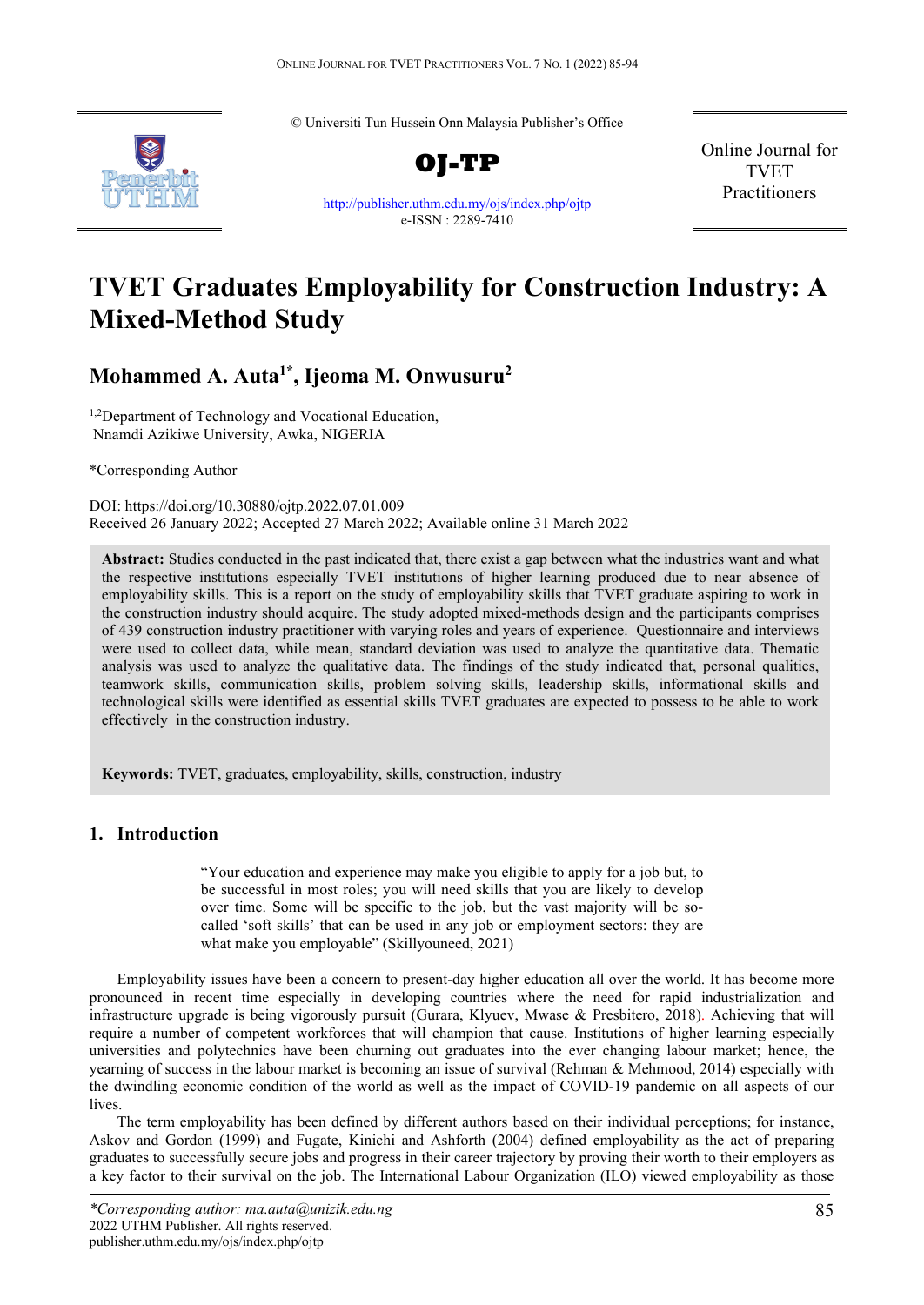skills, knowledge and competencies that improve a worker's "ability to secure and retain a job, progress at work and cope with change, secure another job if he/she so wishes or has been laid off and enter more easily into the labour market at different periods of the life cycle" (Brewer, 2013).

It is pertinent to accept the fact that, acquisition of bachelor degree or other recognized certificates alone is not enough to survive the labour Market. This is because, there is a likelihood of abundance of equally competent and skilled candidates aspiring for the limited available vacancies (Rehman & Mehmood, 2014). Hence the need to be aware that, employers currently at the moment look out for other qualities that precede the certificate issued by higher education institutions prior to employment job placement.

There is a consensus among industry practitioners that for an employee to succeed on the job, such individual is expected to possess specific requirements which employers considered as the most important "raw material" in the employees' line of production. This assumption may be due to the fact that, employees are largely considered as indispensable assets since machines and tools may not become operational without human interventions. Their attributes contributes directly to the success or otherwise of their respective enterprises (Rao & Sivasree, 2015).

There exist a gap between what the industries want and what the respective institutions of higher learning produced (Rehman & Mehmood, 2014; Auta, 2016; Auta, 2017). No wonder, employers of labour always sought for assurances that graduates applying for jobs have at least strong foundation skills and the ability to deploy the knowledge they acquired in their respective institutions of higher learning to solve problems, take initiative and be able to communicate effectively with team members, instead of pursuing the normal job routines. These skills are not taught from a textbook, but can be acquired through good quality education (Brewer, 2013).

In a study conducted by Australian Council for of Education Research (2008), certain skills were identified to contribute to employability. They are: communication skills, learning skills, thinking skills, skills in managing projects and priorities, skills in applying and using information technology, personal and inter personal skills and attributes, and leadership skills. The Employability Skills Profile (ESP) developed by the Conference Board of Canada (1996) had earlier categorized employability skills into three groups, academic skills, teamwork skills and personal management skills.

In a more recent study conducted by Haron, Hussain, Zulkifli, Nashir, and Ma'arof (2019) to determine Employability skills needed by vocational college graduates, their findings indicated that communication, thinking and problem-solving skills were perceived as very important by industrial employers. From the literature reviewed in the preceding paragraphs, it's apparent that studies on employability skills need of graduates in different study areas were carried out in the past, however, the big question is: what are the employability skills employers needed from fresh TVET graduates for employment specifically in the construction industry?

There appears no empirical evidence indicating employability skills specifically needed from fresh TVET graduates for construction industry. Hence the need to study employability skills considered essential to be acquired by TVET graduates before working in the construction industry as perceived by employers.

RQ: What are the employability skills considered essential to be acquired by TVET graduates before working in the construction industry as perceived by employers?

## **2. Methodology**

#### **2.1 Design**

This is an exploratory study which adopted mixed methods design. According to Johnson, Onwuegbuzie and Turner (2007), Mixed methods research is the type of research which requires a researcher or group of researchers to combine some elements of both qualitative and quantitative researches in order to broaden the purposes, breadth and depth of understanding and corroboration. Therefore, in this study both quantitative and qualitative data were collected from the participants independently before the data were combined in order to triangulate the findings obtained from the quantitative analysis.

## **2.2 Participants**

Employers in south eastern Nigeria who engaged the services of at least one TVET graduate participated in the study. South eastern Nigeria is made up of five states- Abia, Anambra, Ebonyi, Enugu and Imo states. In view of the fact that it would not be possible to contact the entire participants, an "appropriate sampling" method was utilized in this study. In appropriate sampling method, only participants that are easily accessible and willing to participate in a study are selected (Gokcek, 2019). Therefore in this study, 439 participants comprising Chief Executive Officers (CEO), Chief Operating Officers (COO), Project Managers, General Foremen and Trades Foremen from the five states were used in this study. The demographic characteristics of the participants are presented in table 1.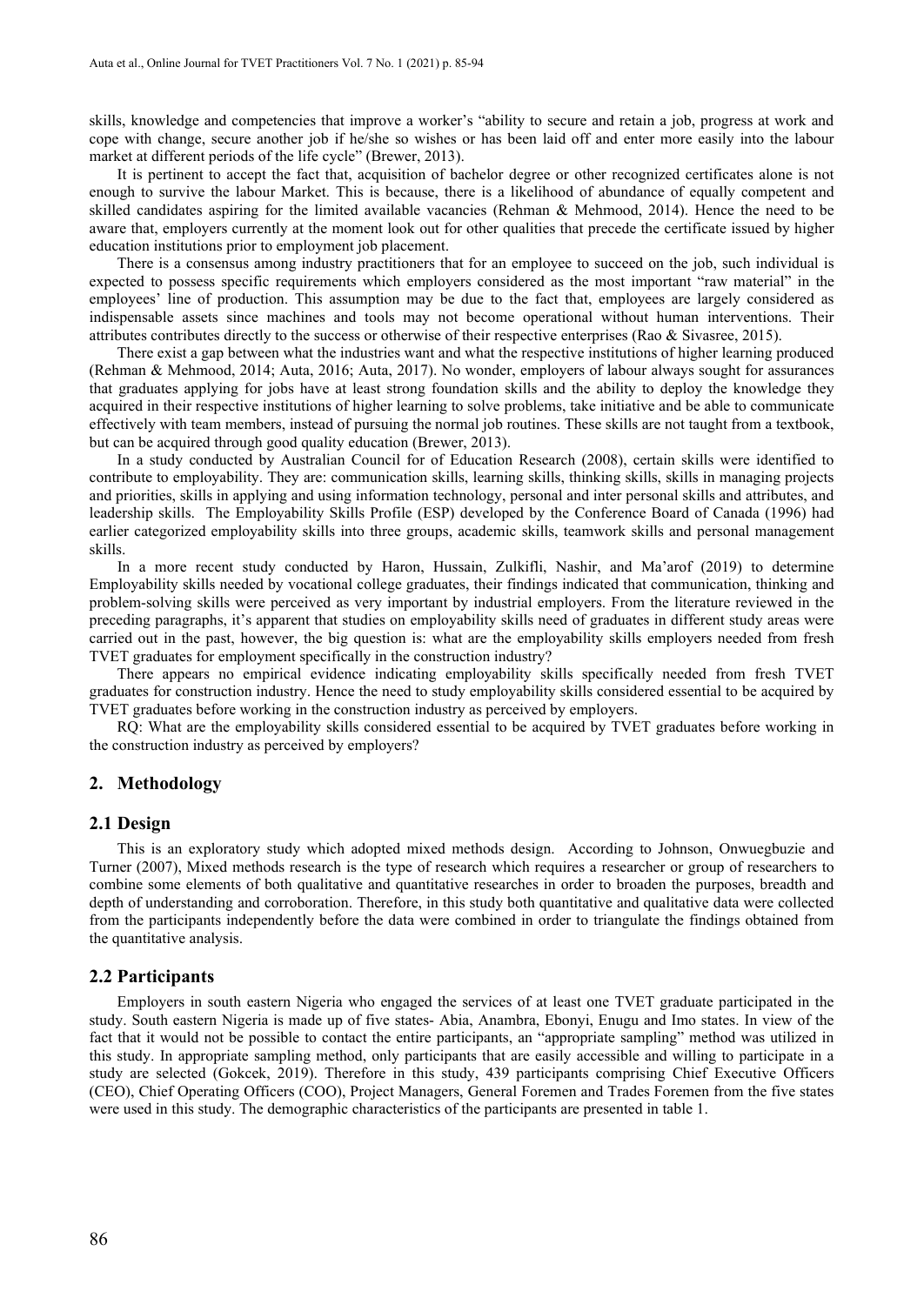| Variable       | Category                       |     | $\frac{0}{0}$ |
|----------------|--------------------------------|-----|---------------|
| Roles          | Chief Executive Officers (CEO) | 34  | 7.74          |
|                | Chief Operating Officers (COO) | 34  | 7.74          |
|                | Project Managers               | 53  | 12.1          |
|                | General Foremen                | 53  | 12.1          |
|                | Trades Foremen                 | 265 | 60.32         |
| Gender         | Male                           | 402 | 90.57         |
|                | Female                         | 37  | 8.43          |
| Experience     | 0-5 Years                      | 52  | 11.85         |
|                | 6 years and above              | 387 | 88.15         |
| Qualifications | PhD                            | 2   | 0.46          |
|                | M.Sc./M.Tech/M.Eng             | 27  | 6.15          |
|                | B.Sc./B.Tech./B.Eng            | 188 | 42.82         |
|                | OND/NCE (Tech.)                | 32  | 7.29          |
|                | <b>Trade Test</b>              | 17  | 3.87          |
|                | <b>SSCE/NTC</b>                | 104 | 23.69         |
|                | <b>FSLC</b>                    | 51  | 11.62         |
|                | Others                         | 18  | 4.10          |
| Total          |                                | 439 |               |

#### **Table 1 - Demographic characteristics of participants**

The data presented in Table 1 show the demographic characteristics of the 439 participants. The data shows that, 34 participants (7.74%) each were CEOs and COOs respectively; while 53 participants (12.1%) each were Project Managers and General Foremen respectively. The data also indicated that 265 participants (60.32%) who constitute the bulk of the subject of this research were in the Trades Foremen category. This may be due to the variety of trades involved in the construction industry and the fact that routine interaction with entry level graduates in a construction site often formed part of their schedules.

The data also indicated that 402 participants (90.57%) were male while 37 participants (8.43%) were female with 52 of them (11.85%) having 0-5 years work experience while 387 representing (88.15%) had work experience above 5 years. Two participants (0.46%) had a PhD, while 27 (6.15%), 188 (42.82%), 32 7.29%), 17 (3.87%), 104 (23.69%), 51 (11.62%) and 18 (4.10%) participants had M.Sc./M.Tech/M.Eng, B.Sc./B.Tech./B.Eng, OND/NCE (Tech.), Trade Test, SSCE/NTC, FSLC and others respectively.

## **2.3 Instrument for Data Collection**

Two instruments were used for data collection: A structured questionnaire and Interview. The 29 items structured questionnaire was adapted from Rasula, Abd Raufb, Mansora, Yasina, and Mahamoda (2013) while the structured interview was done to triangulate, complement and expand the findings obtained from the quantitative data analyzed (Schoonenboom & Johnson, 2017).

The validity and reliability of the adapted instrument was known, however, it was revalidated after minor modifications through experts' judgment. According to Wynd, Schmidt and Schaefer (2003) and Kimberlin and Winterstein (2008), expert judgement is an informed opinion from individual or group of persons with trusted track record in the field understudy who are considered by their peers or others as qualified experts with the potentials to provide information, judgements, evidence. This approach requires asking a number of individuals to express their opinion or to pass their judgement on an instrument either as whole or on its particular aspect; consequently, it may require the instrument developer to clarify, add, or modify some parts of the instrument.

In this study, five experts drawn from both industry and academia re-validated the instrument. Consequently, some additions, clarifications and subtractions were made on the instrument. The "clean copy" of the instrument was used to collect data.

## **2.4 Method of Data Analysis**

As customary with a mixed research design, both quantitative and qualitative data obtained were analyzed. In this study, the procedures used in the data analysis are detailed below:

*Quantitative data:* Descriptive statistics of Mean and Standard Deviation (SD) and Ranking were used to analyze the quantitative data generated from the participants. Mean is a tool that shows the average value of a group of numbers; while SD provides insight into how much variation exist within a group of values. It also measures the deviation (difference) obtained from the group's mean (average). Table 2 shows the interpretation of mean levels score as suggested by Nunnaly (1978). Nunnaly's interpretation was utilized in determining employability skills considered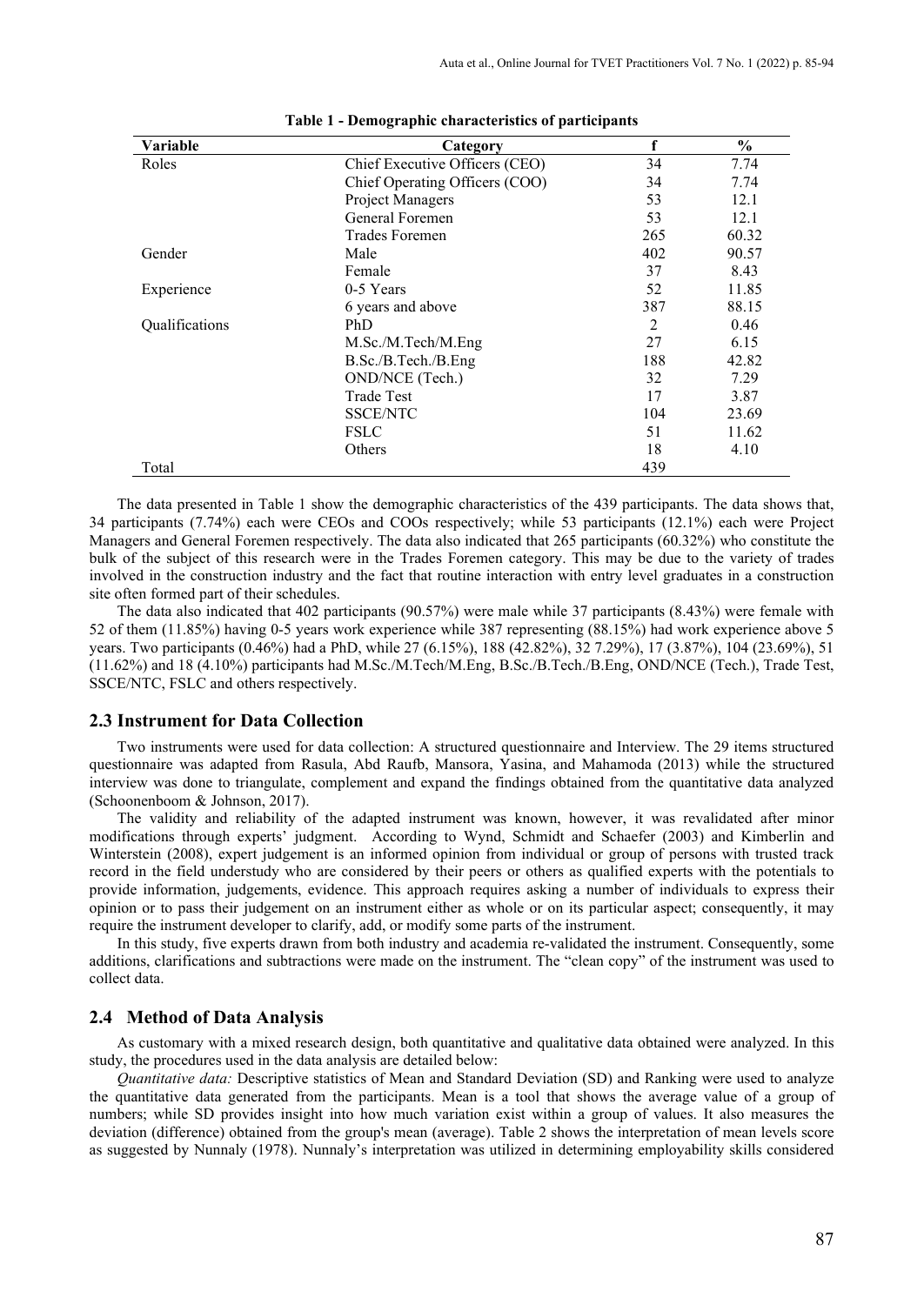by construction industry practitioners as essential to be acquired by TVET graduates before working in the construction industry.

| Level       | <b>Scale</b> | Limit (Mean)  |  |  |
|-------------|--------------|---------------|--|--|
| High        | 4            | $4.01 - 5.00$ |  |  |
| Medium High |              | $3.01 - 4.00$ |  |  |
| Medium Low  |              | $2.01 - 3.00$ |  |  |
| Lowly       |              | $1.00 - 2.00$ |  |  |

**Table 2 - The levels of essentiality of employability skills**

In this study, a mean ≥3.01 was considered as an indication of the essentiality of the employability skill under consideration. This is to ensure that only skills that attained a "Medium High" level were selected.

*Qualitative data:* Thematic analysis was used to analyze data obtained through the interview. Thematic analysis is a method that is applied in analyzing qualitative data that require searching across a data set so as to identify, analyze, and report repeated patterns (Clarke & Braun, 2017; Kiger, & Varpio, 2020). Thematic analysis was considered appropriate in this study because it is a powerful method to use especially when seeking to understand a set of experiences, thoughts, or behaviors across a data set (Braun and Clarke 2012). The following stages were followed in analyzing the qualitative data obtained from the interview (Yildirim  $&$  Simsek, 2016):

Coding: Data obtained were divided into two parts and shared with a Researcher Assistant. The researcher and the research assistant coded the data independently. The codes generated by the researcher and the research assistant were brought together, compared and discussed, thereafter, the final codes were determined.

Finding themes: Based on the codes determined, themes and sub-themes were formed.

Arranging of codes and themes: In view of the fact that it is a normal scenario that a large number of themes and sub-themes may likely cause information and meaning confusion, the codes were further reviewed in order to simplify the themes and sub-themes earlier obtained.

Identifying and interpreting the findings: After the analysis, findings that emerged from the qualitative data were used to triangulate the findings obtained from the qualitative data.

## **3. Results and Discussions**

The collective results of both qualitative and qualitative data on employability skills considered essential to be acquired by TVET graduates before working in the construction industry as perceived by employers are presented in this section. The discussions of findings are also presented under this section.

## **3.1 Quantitative Findings**

Table 3 presents the findings from the quantitative data obtained from construction industry practitioners.

| <b>Employability</b>    | <b>Employability Skill Elements</b>                                                                                        | Mean | <b>SD</b> | <b>Cluster</b> | <b>Remarks</b> |
|-------------------------|----------------------------------------------------------------------------------------------------------------------------|------|-----------|----------------|----------------|
| <b>Skill Clusters</b>   |                                                                                                                            |      |           | Mean           |                |
| Personal Qualities      | Responsibility to job                                                                                                      | 3.42 | 0.74      |                |                |
|                         | Self-esteem                                                                                                                | 3.54 | 0.62      |                |                |
|                         | Sociability                                                                                                                | 3.75 | 1.01      | 3.67           | Medium High    |
|                         | Honesty and high integrity                                                                                                 | 3.91 | 0.42      |                |                |
|                         | Commitment towards goal attainment                                                                                         | 3.87 | 0.65      |                |                |
|                         | Adaptability to working environment                                                                                        | 3.53 | 0.32      |                |                |
| Team Work Skills        | Participates as a member of a team: works<br>cooperatively with others and contributes to                                  | 3.57 | 0.63      |                |                |
|                         | group with ideas, suggestion and effort.                                                                                   |      |           |                |                |
|                         | Guiding/Coaching team members: help others in<br>learning necessary knowledge and skills                                   | 3.54 | 0.35      |                |                |
|                         | Engaging: Discussion that involves exchanging<br>specific resources or resolving divergent interest                        | 3.61 | 0.37      | 3.63           | Medium High    |
|                         | Work with cultural diversity: works well with<br>people from multi-ethnic, different social or<br>educational backgrounds. | 3.80 | 0.53      |                |                |
| Communication<br>Skills | Read and interpret written information in<br>documents (etc. manuals, graphs, and schedules)                               | 3.86 | 0.73      |                |                |
|                         | Write<br>communicate<br>ideas,<br>thoughts,<br>to                                                                          | 3.91 | 0.45      |                |                |

**Table 3 - Employability Skills for Construction Industry**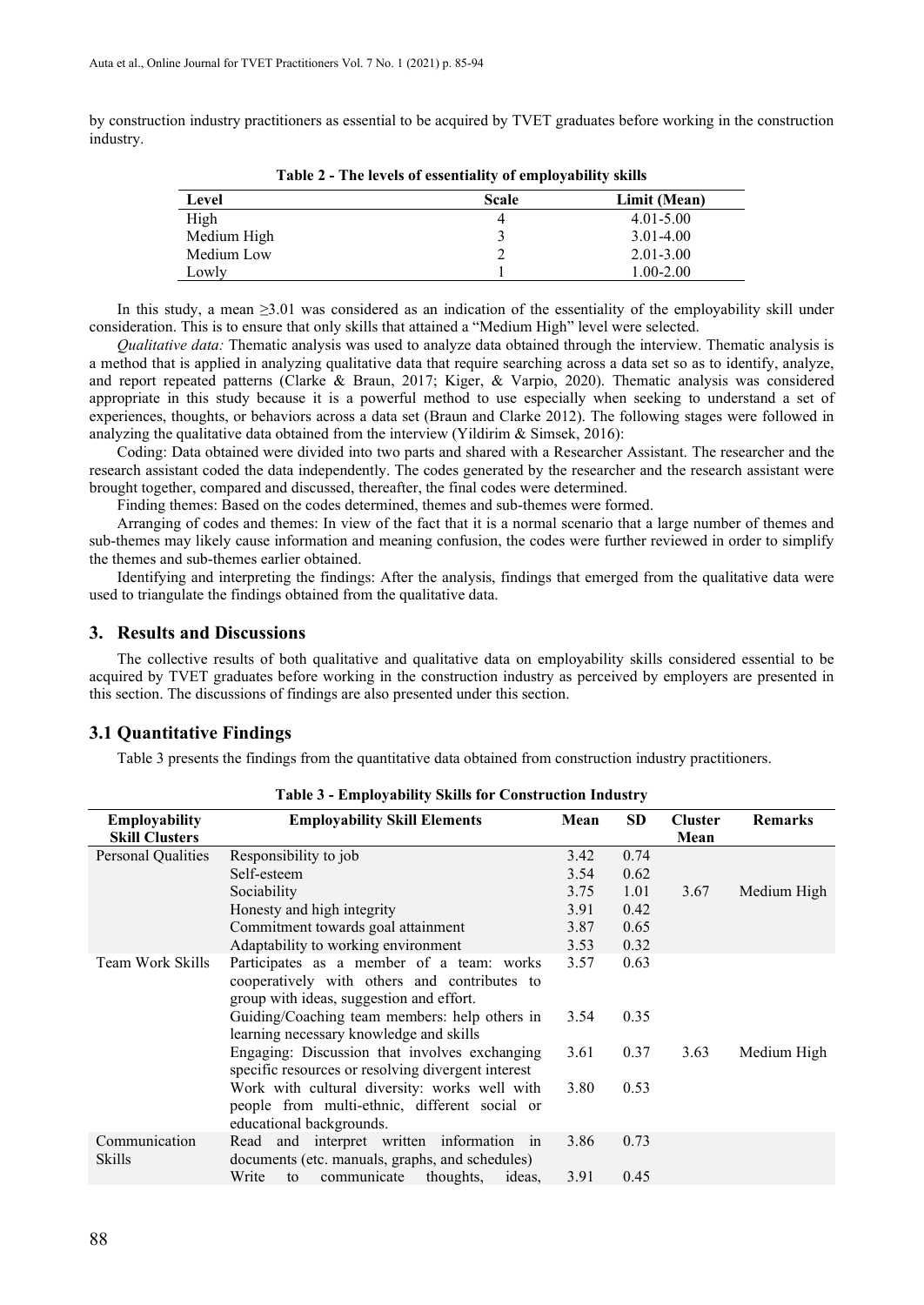|                    | information, and messages                                          |      |      |      |             |
|--------------------|--------------------------------------------------------------------|------|------|------|-------------|
|                    | Listen and respond to verbal messages and other                    | 3.65 | 0.32 | 3.73 | Medium High |
|                    | cues such as body language                                         |      |      |      |             |
|                    | Speak and participate in conversation, discussion,                 | 3.51 | 1.44 |      |             |
| Solving<br>Problem | and group meeting<br>Creative/Innovative thinking to generates new | 3.66 | 0.56 |      |             |
| Skills             | ideas                                                              |      |      |      |             |
|                    | Decision Making ability in choosing best                           | 3.85 | 0.83 |      |             |
|                    | alternatives                                                       |      |      |      |             |
|                    | Problem solving ability to identify and analyze                    | 3.93 | 0.32 | 3.77 | Medium High |
|                    | problems                                                           |      |      |      |             |
|                    | Seeing things in the mind's eye through ability to                 | 3.62 | 0.93 |      |             |
|                    | and<br>interpret various<br>visualize<br>type<br>of                |      |      |      |             |
|                    | information.                                                       |      |      |      |             |
| Leadership Skills  | Ability to lead team members                                       | 3.64 | 0.64 |      |             |
|                    | Ability to motivate team members                                   | 3.76 | 0.49 |      |             |
|                    | Ability to resolve conflict                                        | 3.86 | 0.54 | 3.69 | Medium High |
|                    | Taking responsibility for one's self and others                    | 3.50 | 0.34 |      |             |
| Informational      | Acquire relevant information from various                          | 3.55 | 0.67 |      |             |
| Skills             | sources                                                            |      |      |      |             |
|                    | Manage acquired information                                        | 3.62 | 0.75 |      |             |
|                    | Share ideas and willing to share new ideas                         | 3.71 | 0.59 | 3.61 | Medium High |
|                    | Learn independently                                                | 3.56 | 0.57 |      |             |
| Technology Skills  | Select and applies technology related to task                      | 3.77 | 0.87 |      |             |
|                    | Have basic computer skills                                         | 3.89 | 0.91 | 3.73 | Medium High |
|                    | Ability to maintain basic technological devices                    | 3.52 | 1.06 |      |             |

The data presented in Table 3 shows the mean response of construction industry practitioners on employability skills they considered essential to be acquired by TVET graduates before working in the construction industry. The means across the eight employability skill clusters range from 3.61 to 3.77 indicating that all the employability skills presented had a mean >3.50 (Medium High). Based on this, it can be concluded that personal qualities, teamwork skills, communication skills, problem solving skills, leadership skills, informational skills and technology skills are the essential employability skills to be acquired by TVET graduates before working in the construction industry.

### **3.2 Qualitative Findings**

The qualitative findings were grouped into eight categories in line with the employability skill clusters presented in Table 1- personal qualities, teamwork skills, communication skills, problem solving skills, leadership skills, informational skills, technology skills and entrepreneurship skills.

#### *Personal Qualities*

The participants acknowledged the personal qualities a potential construction worker is expected to posses in order to function effectively on and of the construction site. According to them:

> "…we deal with human lives here; therefore our employees are expected to be honest in their dealings and should not allow room for doubt especially as it affects their integrity"

> "The truth is that, construction work is a time-bound endeavour, with many often unrealistic datelines. So, ones commitment to goal attainment is sacrosanct in this job"

Personal qualities such as honesty, integrity and commitment to ones job have been recognized as attributes that TVET graduates aspiring to work on construction sites should possessed. These findings are in line with the Hanapiyah, Daud, and Abdullah (2019) who emphasized that personal qualities such as integrity is an attribute that is very important to individuals, groups, companies, and society, this is because, it drives the workability of workplace. According to Milton (2015), integrity relates to the concept of morality which entails telling the truth, being honest and just in all situations. In an organization, it encompasses everyone including the employer, employees, policy makers, supplier, customer and even the government. It is therefore, an important attributes that should be required of an employee.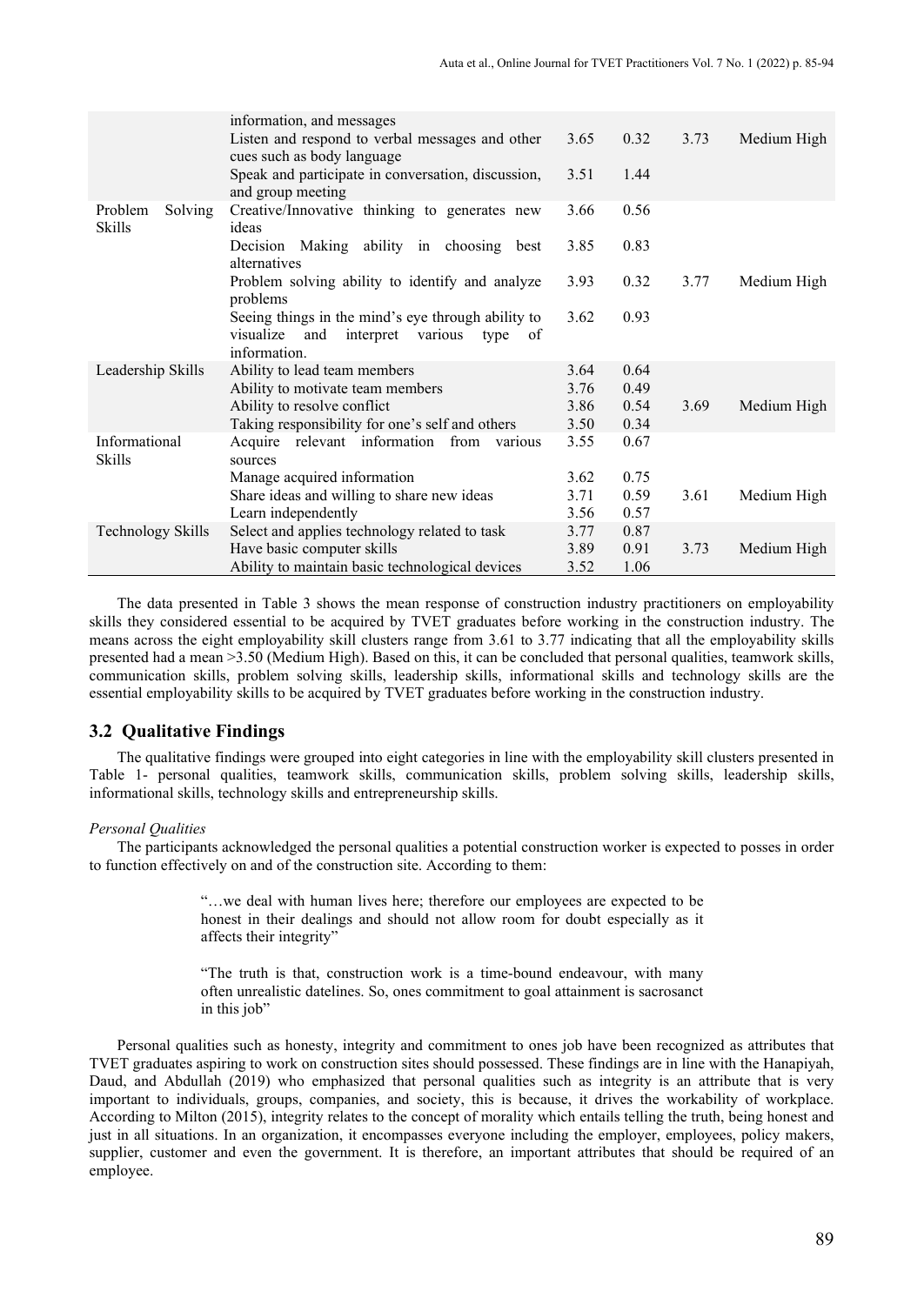#### *Team Work Skills*

Ability to work as a team has been identified as a necessary tool to achieve success in a construction endeavour. The results that emerged from the participants' interview supported this finding:

> "Construction site operates like a system, no part is expected to be left alone, if that happens, the objective may not likely be achieved. That's why you can see that a lot of consultations among the different operatives go on iteratively on site"

> "Based on my experience, a construction site is a mini country where we have people from diverse backgrounds speaking different languages. So, a construction workers ability to work along with these multi-religious, multiculture and multi-lingual set of people is critical to achieving the desired goal…"

Galbraith and Webb (2013) reported that, "Two heads are better than one, the whole is more than the sum of its parts, there is no 'I' in team", or "TEAM - Together Everyone Accomplishes More" are phrases that people often used to emphasized the importance of collective responsibility. According to Breslow (2012), there are many benefits of that shall accrue when individuals work as a team, they include: "higher-quality decisions, increased diversity of views, lower levels of stress and destructive internal competition, increased commitment to solutions and changes, and improved flexibility and responsiveness". When considered from the workplace perspectives, teamwork can assist a firm to save money, make better use of resources, improve processes, and increase productivity (Robbins & Finley, 2000). It is therefore an important requirement for engagement in a construction firm, hence the need for TVET graduates to acquire such skills for seamless engagement.

#### *Communication Skills*

Based on the quantitative data analyzed, communication skills emerged as one of the key attribute a TVET graduate trained to work in a construction industry should posses. This was further buttressed by the construction industry practitioners interviewed thus:

> "…a construction worker must have the ability to communicate effectively within and outside his team. It is only through that that a consensus can be reached and decision taken. Because in what we do, there are a lot of interactions and that will require effective communication,

> "…communications, especially written communication is an integral part of our jobs. We write reports, instructions, and even messages to our clients, consultants and other interested parties. So, a potential construction worker must not only have the ability to communicate, the individual must have the ability to communicate effectively."

> "How can we carry out our tasks without communication? Remember, we deal with drawings, and these drawings and the accompanying bill of quantities and specifications are our means of communication because they must be read and interpreted correctly. So communication ability is non-negotiable in this job."

The importance of communication in the operations of an institution cannot be overemphasized; the reason may be attributed to the importance employers attached to effective communication skills which will enable the employees to establish good rapport with co-workers thereby enhancing their task accomplishment ability (Goutam, 2013). It is a fact that a skilled communicator will naturally have good manners of approach which will enable the individual to ask the right questions and skillfully mediate in case of conflict among construction workers.

#### *Problem Solving Skills*

The quantitative data analyzed and presented in Table 1 show that, problem solving skills had the highest mean (3.77). This is an indication that construction industry practitioners recognized problem solving skills as the most essential skill that a TVET graduate aspiring to work in a construction industry must possessed. The participants explained:

"I cannot do my work, and do your work. You have to solve your problems"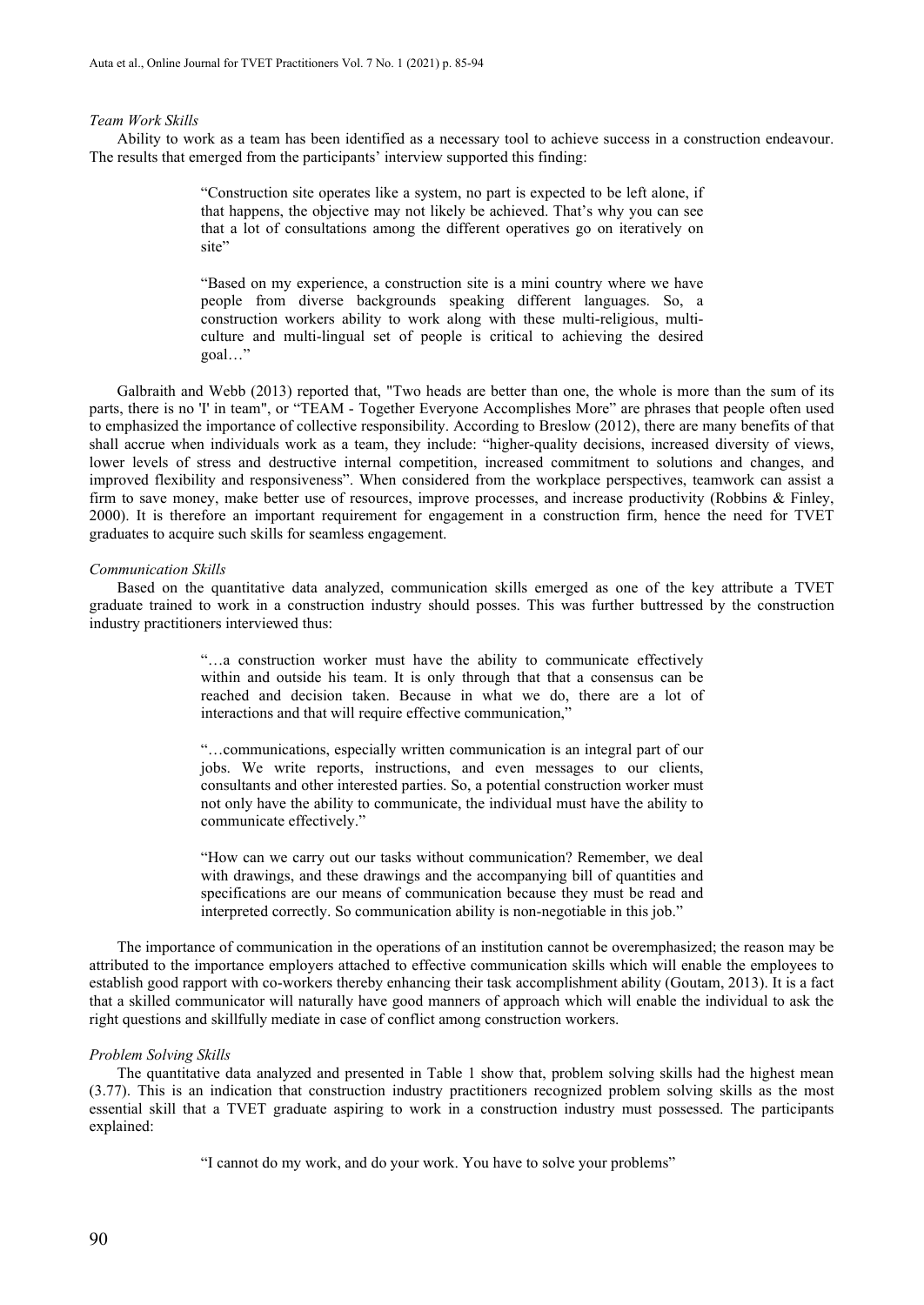"How can I work with a person that cannot find solution to problems? The issue is that, a construction site is a place where decisions are taken either individually or collectively. A good construction worker is not expected to refer all matters to his superior; he is expected to find creative solutions to problems, at least basic problems that may come up in his line of duties."

"…a task can be handled in different ways and still produce the desired outcome; in construction site we need people who can handle a task using the most simplest of all the approaches. In most cases, it saves time, money for the firm."

These findings are in agreement with Zaharim, Yusoff, Mohamed, Omar, Muhamad, and Mustapha (2010) who emphasized that employees' ability to identify and apply appropriate solution without necessarily recourse to the higher authority in the workplace should be a basic requirement for employment. In a study conducted by Prinsley and Barayan (2015), 80% of the respondents who are employers of labour rate problem-solving skills as either very important or important qualities that employers from their new recruits.

#### *Leadership Skills*

The success or otherwise of whatever endeavour will depend on leadership, where the leadership is not responsible the chances of success may be slim. Instructively, this assertion was aptly recognized by the industry practitioners which led to Leadership skills earning a mean score of 3.69 based on the quantitative data analyzed. The industry practitioners explained thus:

> "…a construction site comprises of people from diverse background, some of the people are illiterates while others are semi-illiterates especially the nonskilled labour. Therefore, an individual's ability to provide leadership by bringing these groups of people together and working harmoniously is a vital ingredient for every would-be construction worker."

> "Ability to resolving conflict among team members should be a number one duty of a team leader. When there is absence of peaceful-coexistence among team members, productivity declines and that will affect the operations of the firm."

These findings are consistent with the view of Muteswa (2016) who opined that leadership skills are desirable skills that individuals are expected to possessed, for the reason that it enables an individual to use their skills and knowledge to lead a group of individuals especially subordinates in the desired direction. This is with the overall aim of achieving the desired goals and objectives of the organization. According to Hao and Yazdanifard (2015), industry leaders with adequate leadership skills should also have certain attributes, such as, passion, consistency, trust and vision; according to the authors, only leaders who are in possession of the qualities can build trust in their subordinate. Therefore, leadership skills are indispensable attributes that a TVET graduate aspiring to work in the construction industry should possess.

## *Informational Skills*

 Acquiring relevant vital information has been identified as a skill that every TVET graduate aspiring to work on a construction site should posses. According to the industry practitioners:

> "…let me give you an instance, prices of goods and services vary on daily basis, a construction worker must keep himself/herself abreast with these changes. That's the power of information."

> "How can I employ a person who cannot tell me the current trend in the construction world? What if a material is found to be defective by a regulatory body and we continue to use it due to lack of information? A construction worker must be ready to be up-to-date with information especially those that affect the construction industry"

"Information is power" goes a popular saying; this is so, considering the fact that lack of adequate relevant information on issue can be regarded as a visible sign of ignorance. That position was aptly recognized by Adam & Alarifi (2021) who stated that the role of employees especially those in the supervisory role is to constantly seek for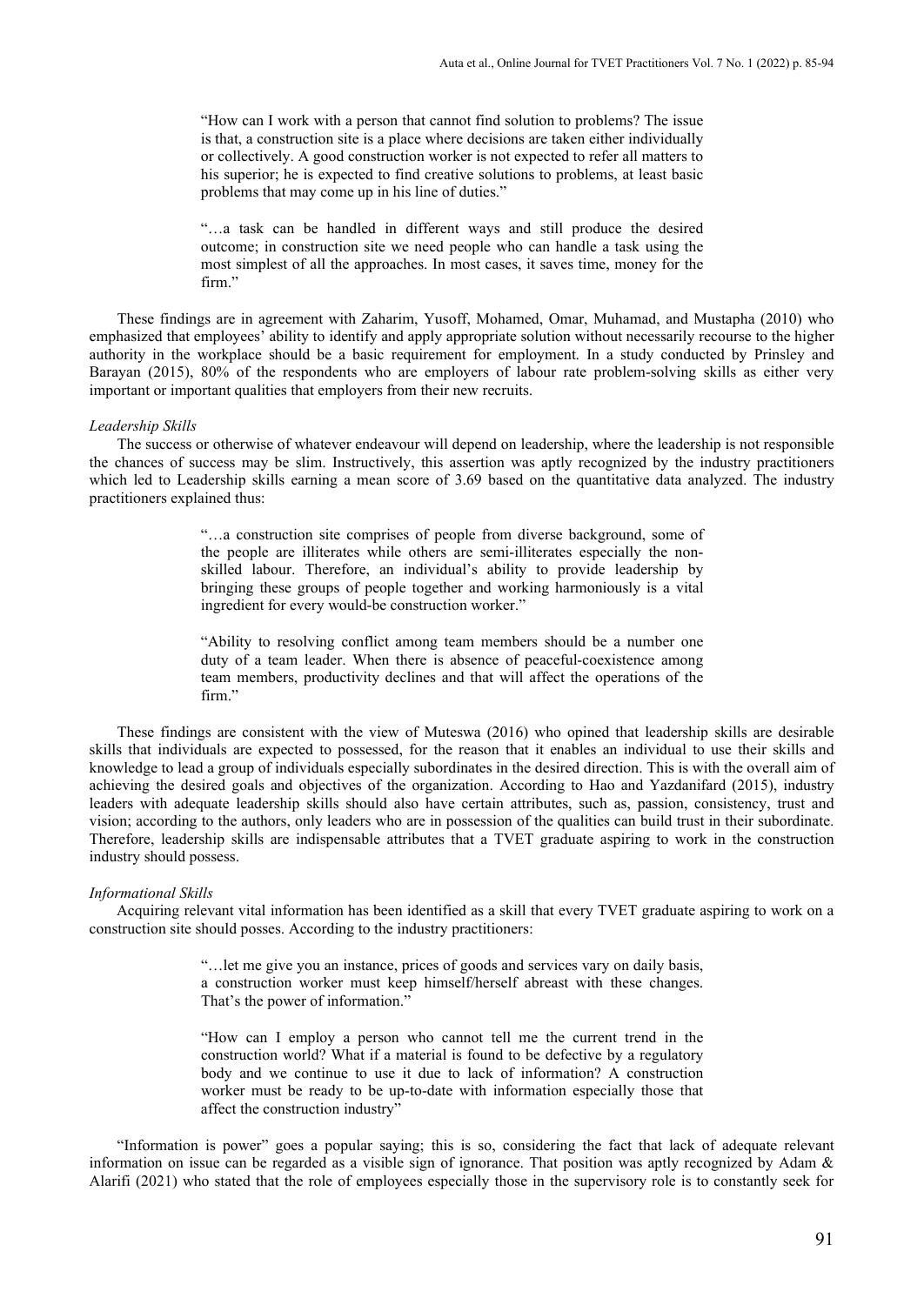information that will keep the individuals abreast on what is happening within and outside the industry. According to the author, this information will assist the individual to discover the current dynamics in the industry in order to spot problems, opportunities and realize when decisions need to be made.

#### *Technology Skills*

The data in Table 1 indicated that, sufficient knowledge of technology is required for an individual to function effectively in a construction industry. According to the participants:

> "A graduate entry-level construction worker must be knowledgeable about  $21<sup>st</sup>$ century machines and gadget such as computers, printers and so on to enable him/her become competitive in the industry"

> "I can't hire a person who cannot manipulate at least three to four social media platforms. Such person is living in the past"

> "…for instance, why should I hire somebody to type reports or change a faulty laptop battery for a TVET graduate in my employment? These are things that should be handled by him/her."

Technological skills have been recognized as essential in today's knowledge society and appear to be critical to peoples' future life satisfaction. For example, the digital revolution the world is witnessing at the moment has made it nearly mandatory that individuals must be able to fill out an online applications, use e-commerce platforms for purchases, or make bank transactions through an the use of application. According to Rodrigues, Cerdeira, Machado-Taylor and Alves (2021), lack of possession of technological skills by an individual can have an adverse effect on persons overall life opportunities and including employability.

Currently, most of the available jobs are advertized through various social media platforms, hence, the need for an individual to be technologically competent in that regards. However, being technologically competent is about being able to use such digital technologies including social media in a critical, collaborative, and creative way. It is therefore an indispensable attributes for the  $21<sup>st</sup>$  century workforce that must not be ignored.

## **4. Conclusion and Suggestions for Further Research**

This study presents an insight into the essential skill that employers in the construction industry expect all TVET graduates aspiring to secure a role in the industry should posses. Findings from the study indicated that, Personal qualities, teamwork skills, communication skills, problem solving skills, leadership skills, informational skills and technological skills were identified as the essential skills TVET graduates are expected to possess to be able to work effectively in the construction industry.

One of the major strength of this study is that, it utilized a mixed-method design which enables the researchers to combined both quantitative and qualitative approaches. The use of interview as a tool for collecting the qualitative data enables the researchers to triangulate the results that emerged from the quantitative analysis. However, despite the merits of the methodology used there are some weaknesses that may lead to further r investigation. These includes: the size of the data and the scope among others. Overall, this study provides a groundwork for future research on employability skills in Nigeria and in other African countries in order to tackle the visible skill deficit among TVET graduates. These may include development of an instrument for assessing TVET graduates generic skills possession for industrial jobs.

## **Acknowledgement**

The authors wish to thank all the TVET Lecturers who sacrificed their time to volunteer and participate in this study.

## **References**

Adam, N. A., Alarifi, G. (2021). Innovation practices for survival of small and medium enterprises (SMEs) in the COVID-19 times: the role of external support. *Journal of Innovation and Entrepreneurship*, 10(15),1-22.

Auta, M. A. (2016). Stakeholders' perception of adequacy of technology education programme in Nigerian universities for acquisition of requisite employable skills by students. NAU Journal of Technology and vocational education. 1(1), 132-142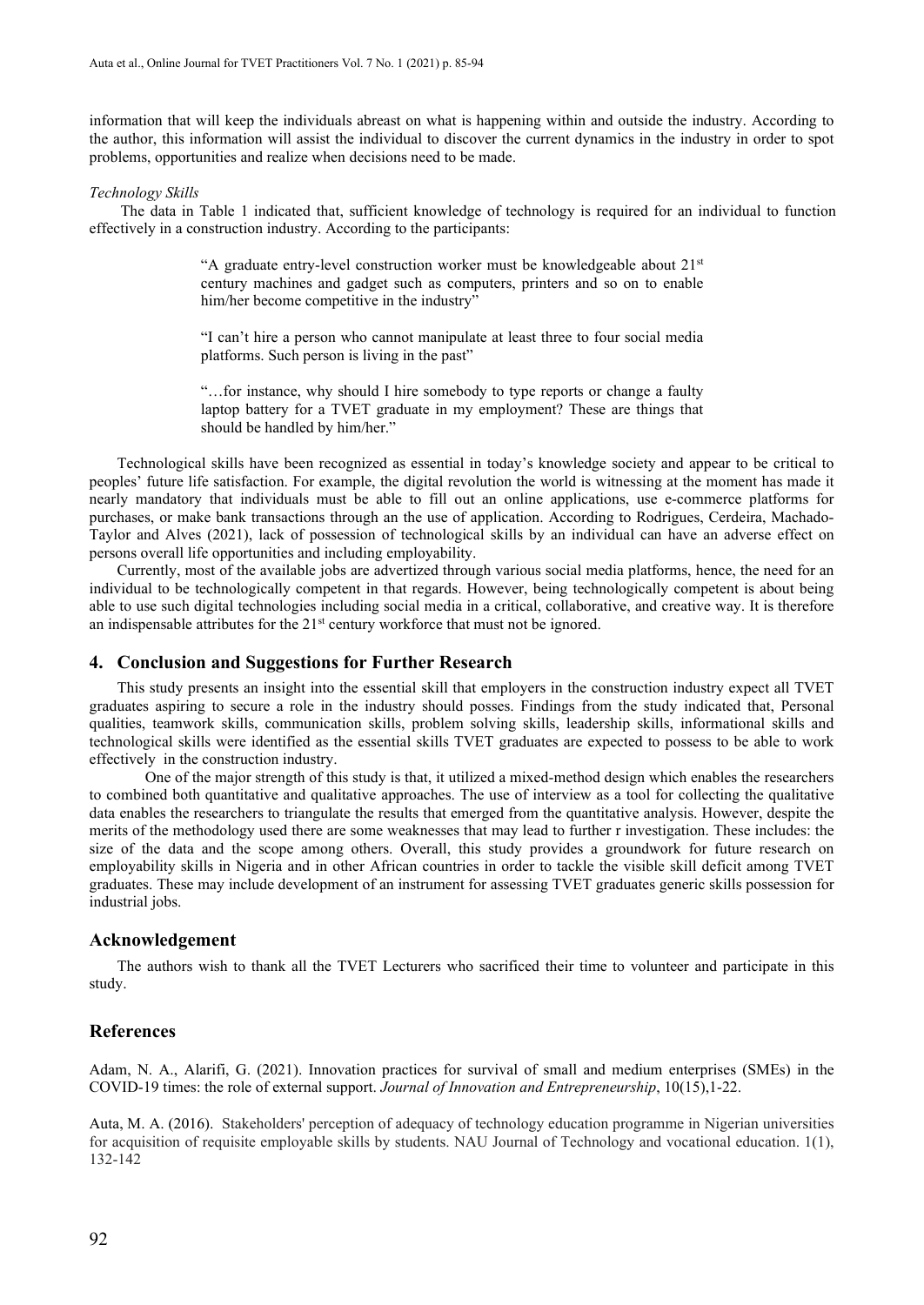Auta, M. A. (2017). Adequacy of technology education programme in Nigerian universities in compliance with the Benchmark for Academic Standards (BMAS). Journal of Educational System 1(1), 1-5

Braun V, Clarke V. 2012. Thematic analysis. In: Cooper H, editor. *APA handbook of research methods in psychology*. Vol. 2, research designs. Washington (DC): American Psychological Association.

Breslow, L. (2012) Teaching teamwork for educational and professional success, Retrieved 10/28/2012

Chesney, T. (2003). *Competitive information in small businesses*. Dordrecht: Kluwer Academic Publichers.

Clarke V, Braun V. (2017). Thematic analysis. *J Posit Psychol*. 12(3), 297–298.

Galbraith, D. D., Webb, F. L. (2013). Teams That Work: Preparing Student Teams for The workplace. American Journal of Business Education. 6(2), 223-234

Gokcek, T. (2019). Karma Arastirma Yontemi [Mixed Research Method]. In H. Ozmen & Orhan Karamustafaoglu (Ed.), *Research Methods in Education* (pp. 388-435). Ankara: Pegem Akademi.

Goutam, A. (2013). Effective Communication at Workplace. *IRC's International Journal of Multidisciplinary Research in Social & Management Sciences*.

Gurara, D., Klyuev, V., Mwase, N, Presbitero, A. F. (2018). Trends and challenges in infrastructure investment in developing countries. International Development Policy. 10(1) 22-29

Hanapiyah, Z. M., Daud, S. and Abdullah, W. M. T (2019). Maintaining integrity among employees through empowerment religiosity and spirituality. *International Journal of Business, Economics and Law,19(2), 38-46* 

Hao, M. J. and Yazdanifard, R. (2015). How Effective Leadership can Facilitate Change in Organizations through Improvement and Innovation. Global Journal of Management and Business Research: A Administration and Management. 15(9), 1-6

Haron, M. A., Hussain, M. A. M., Zulkifli,R. M., Nashir, I. M., and Ma'arof, N. N. I. (2019). Employability skills needed by vocational college graduates: Feedback from industries. Journal of Technical Education and Training, 11(4), 86-94.

Johnson, R. B., Onwuegbuzie, A. J. and Turner. L. A. (2007). Toward a definition of mixed methods research. *Journal of Mixed Methods Research* 1:112–133.

Kiger, M. E and Varpio, L (2020). Thematic analysis of qualitative data: AMEE Guide No. 131, *Medical Teacher*, 1-9. DOI: 10.1080/0142159X.2020.1755030

Kimberlin C.L., Winterstein A.G. (2008). Validity and reliability of measurement instruments used in research. *Am. J. Health Syst. Pharm*. 65, 2276–2284. doi: 10.2146/ajhp070364

Milton, C. L. (2015). Ethics and academic integrity. *Nursing Science Quarterly*, 28(1), 18-20

Muteswa, R. P. T. (2016). Qualities of a good leader and the benefits of good leadership to an organization: A conceptual study. European *Journal of Business and Management.* 8(24), 135-140.

Nunnally, J. C. (1978). *Psychometric Theory*. 2nd ed. New York: McGraw- Hill.

Prinsley, R. T., & Baranyai, K. (2013). STEM Skills in The Workforce: What do Employers Want?. Office of the Chief Scientist.

Rao, P. V., Sivasree, C. H. V. (2015). Employability skills and SMEs. *International Journal of Commerce.* 2(1), 135- 142

Rasula, M. S., Abd Raufb, R. A., Mansora, A. N., Yasina, R. M. and Mahamoda, Z. (2013). Graduate employability for manufacturing industry. *Procedia - Social and Behavioral Sciences* 102, 242 – 250